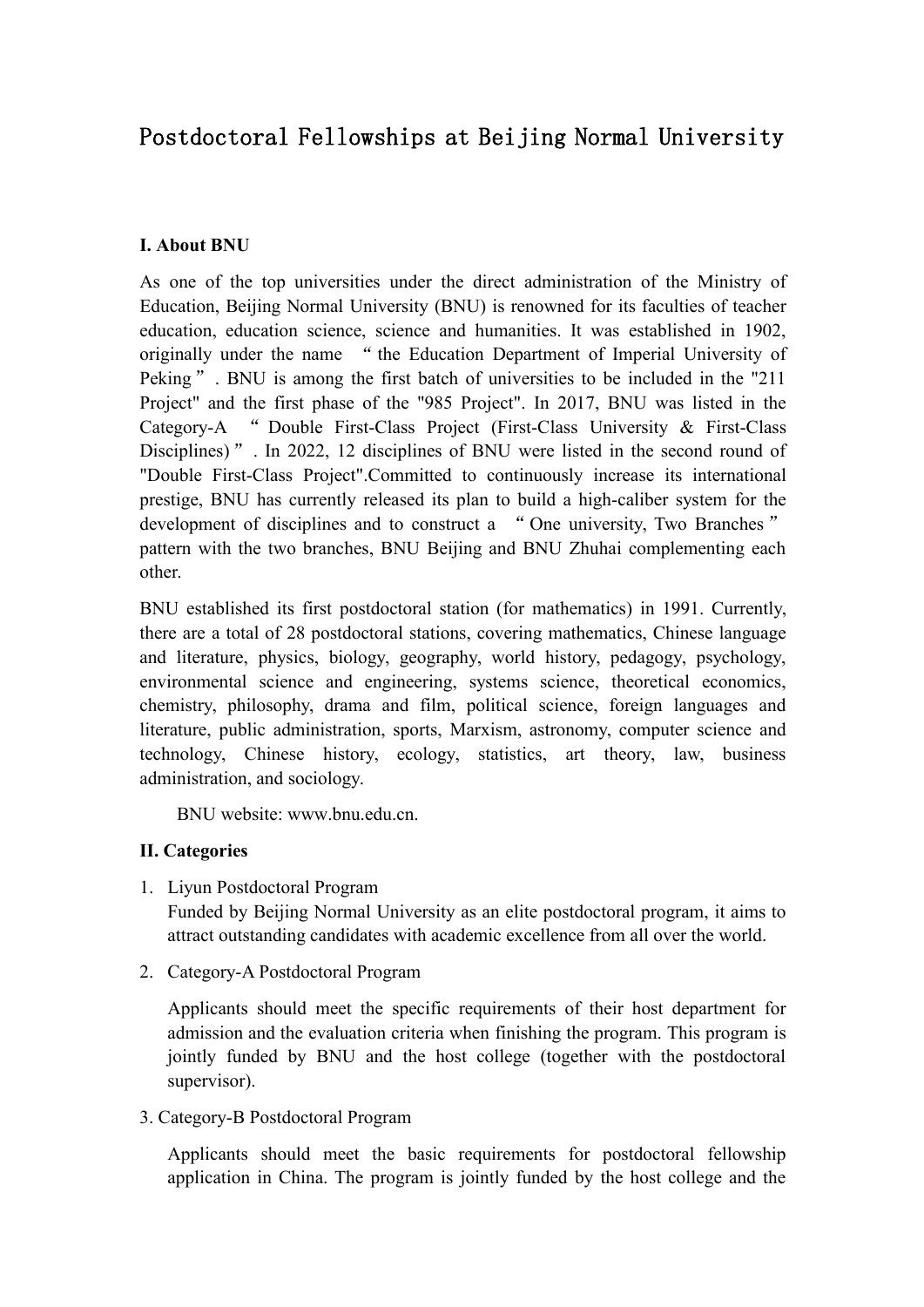postdoctoral supervisor based on the needs of research projects.

4. National Postdoctoral Program

This program is jointly funded by BNU and the national special funds for postdoctoral fellows, such as the National Postdoctoral Program for Innovative Talents, Postdoctoral International Exchange Program, Postdoctoral International Exchange Fellowship Program, Hong Kong Scholars Program, Macau Young Scholars Program, and China-Germany Postdoctoral Exchange Program.

5. Postdoctoral Program at BNU Zhuhai

Backed by the postdoctoral stations (level-1 disciplines) at Beijing Campus, the full-time postdoctoral positions available for relevant level-2 disciplines at Zhuhai Campus are open to applicants from all over the world.

# **III. Eligibility**

1. Applicants should hold PhD degrees from well-known universities or research institutes in China or abroad. Applicants applying for Liyun Postdoctoral Program and Postdoctoral Program at BNU Zhuhai (Category One) should be eligible for National programs, such as the National Postdoctoral Program for Innovative Talents and Postdoctoral International Exchange Program.

2. Applicants should be under the age of 35 and received their PhD for less than 3 years prior to their postdoctoral application Full-time work at BNU is required during the postdoctoral program.

3. Applicants for all types of postdoctoral program (not including Category-B postdoctoral program) should meet the admission criteria of the host college.

## **IV. Remuneration and Benefits**

1. Liyun Postdoctoral Program Each fellowship includes an annual pre-tax salary of 300,000 RMB, a housing subsidy of 50,000 RMB per year. The successful candidates may register their children for Beijing Normal University affiliated school/kindergarten during their stay at BNU.

2. Category-A Postdoctoral Program Each fellowship shall have an annual pre-tax salary of 180,000 RMB.

3. Category-B Postdoctoral Program The candidates can discuss with the supervisor and the host college about the salary and then keep BNU informed.

4. National Postdoctoral Program For each successful candidate who is enrolled in the Postdoctoral International Exchange Program and the National Postdoctoral Program for Innovative Talents, the pretax annual salary is raised to 350,000 RMB, in addition to a housing subsidy of 50,000 RMB per year.The successful candidates may register their children for Beijing Normal University affiliated school/kindergarten during their stay at BNU. For those who are selected into other national programs, the remuneration and benefits will depend on the type of programs and relevant policies.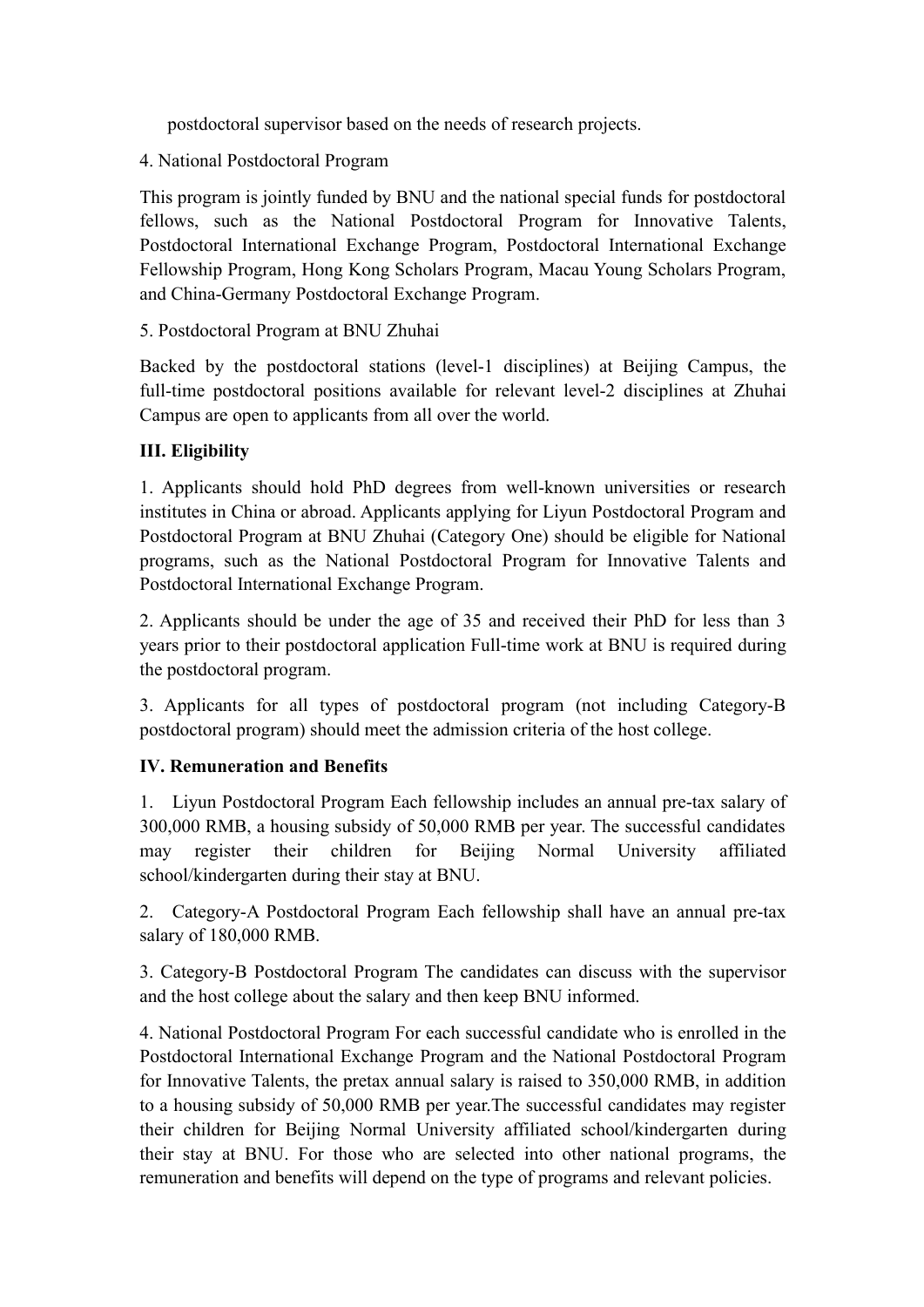5. Postdoctoral Program at BNU Zhuhai

(1) Category I:

The annual salary is RMB400,000 (pretax) for exceptional candidates with good moral character, strong innovation capabilities, those who make it to the National Postdoctoral Program for Innovative Talents, Postdoctoral International Exchange Program, or equivalent programs.

(2) Category II:

For each successful candidate who qualifies for Category-A postdoc admission criteria of Beijing Campus and pledges to meet the host's evaluation criteria for leaving the station, the annual salary is RMB300,000 (pretax).

(3) During the station, the successful candidates can apply to the Zhuhai campus for a research start-up fee of 50,000 yuan.

(4)During the station, the successful candidates can apply to rent postdoctoral apartments on campus.The successful candidates can register their children for Jinfeng Primary School or Jinding Junior High school during their stay at BNU.

# **V. Procedures**

Any interested candidate can submit an application to the postdoctoral supervisor or the host college. The host college will organize a preliminary review first. After the announcement of shortlist, BNU will conduct expert panel evaluations to determine the successful candidates.

| No.            | <b>School/Department</b>                     | Contact       | Tel.         | Email                       |
|----------------|----------------------------------------------|---------------|--------------|-----------------------------|
| $\mathbf{1}$   | <b>Faculty of Education</b>                  | Mr./Ms. Huang | 010-58804089 | $rsb$ -foe $@$ bnu.edu.cn   |
| 2              | <b>Faculty of Psychology</b>                 | Mr./Ms. Teng  | 010-58808187 | tenglimei@bnu.edu.cn        |
|                |                                              | Mr./Ms. Chen  | 010-58804300 | keylab hr@bnu.edu.cn        |
| 3              | Faculty of Geographical<br>Science           | Mr./Ms. Dang  | 010-58805776 | $d$ angyinuo $@$ bnu.edu.cn |
| $\overline{4}$ | School of Chinese<br>Language and Literature | Mr./Ms. Huang | 010-58800722 | wxyrenshi@bnu.edu.cn        |
| 5              | School of History                            | Mr./Ms. Liu   | 010-58802915 | shxyjs@bnu.edu.cn           |
| 6              | School of Philosophy                         | Mr./Ms. Zhu   | 010-58802001 | zyy82@bnu.edu.cn            |
| 8              | School of Foreign<br>Languages and           | Mr./Ms. Gao   | 010-58805405 | wwxyb@bnu.edu.cn            |

## **VI. Contact Information**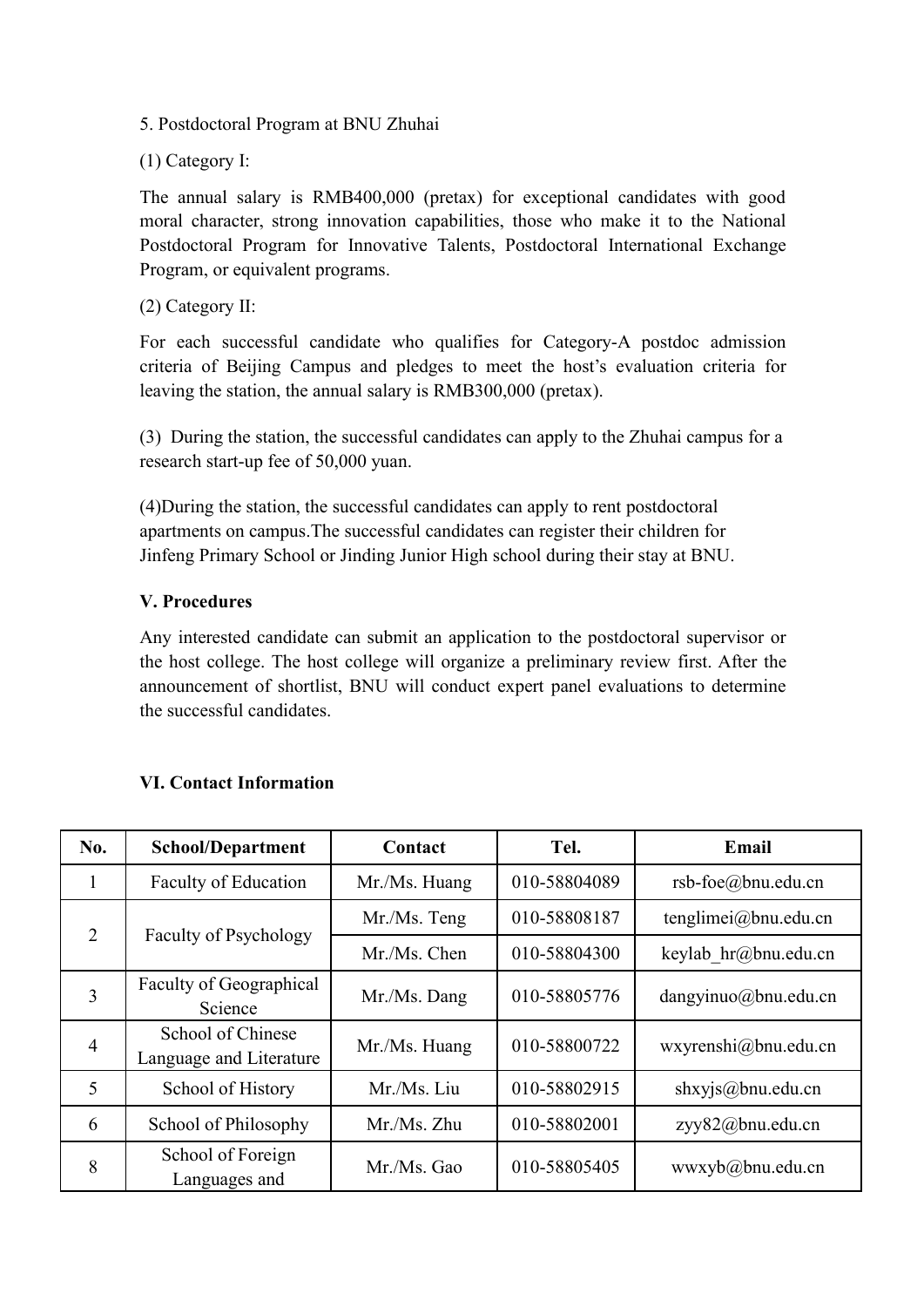|    | Literature                                                                         |               |              |                        |
|----|------------------------------------------------------------------------------------|---------------|--------------|------------------------|
| 9  | School of Journalism<br>and Communication                                          | Mr./Ms. Xiu   | 010-58803992 | lichxiu@bnu.edu.cn     |
| 10 | <b>Business School</b>                                                             | Mr./Ms. Liu   | 010-58802931 | 11112011028@bnu.edu.cn |
|    | Law School                                                                         | Mr./Ms. Zhang | 010-58805168 | lilyzhang@bnu.edu.cn   |
| 11 |                                                                                    | Mr./Ms. Wang  | 010-58802088 | wangminqian@bnu.edu.cn |
| 12 | School of Marxism                                                                  | Mr./Ms. Ren   | 010-58800206 | renwanyu@bnu.edu.cn    |
| 13 | China Academy of<br>Social<br>Management/School of<br>Sociology                    | Mr./Ms. Lin   | 010-58802885 | lxl@bnu.edu.cn         |
| 14 | College of P.E. and<br><b>Sports</b>                                               | Mr./Ms. Yang  | 010-58808038 | yangxiannan@bnu.edu.cn |
| 15 | School of Government                                                               | Mr./Ms. Wu    | 010-58808256 | wuxuemin@bnu.edu.cn    |
| 16 | School of Social<br>Development and Public<br>Policy                               | Mr./Ms. Liu   | 010-58801516 | liujuan@bnu.edu.cn     |
| 17 | School of Arts and<br>Communication                                                | Mr./Ms. Bo    | 010-58805336 | bochunzhi@bnu.edu.cn   |
| 18 | School of Economics<br>and Resource<br>Management                                  | Mr./Ms. Han   | 010-58801013 | nkhanj@bnu.edu.cn      |
| 19 | Beijing Institute of<br>Culture Innovation and<br>Communication                    | Mr./Ms. Gao   | 010-58802201 | bicichr@bnu.edu.cn     |
| 20 | Collaborative Innovation<br>Centre of Assessment<br>for Basic Education<br>Quality | Mr./Ms. Zhang | 010-58808939 | xtzxhr8939@bnu.edu.cn  |
| 21 | School of Mathematical<br>Sciences                                                 | Mr./Ms. Guo   | 010-58807735 | math@bnu.edu.cn        |
| 22 | Department of Physics                                                              | Mr./Ms. Yang  | 010-58808135 | yangshuoyao@bnu.edu.cn |
| 23 | College of Chemistry                                                               | Mr./Ms. Li    | 010-58802740 | liyufeng@bnu.edu.cn    |
| 24 | Department of<br>Astronomy                                                         | Mr./Ms. Liu   | 010-58807841 | liukang@bnu.edu.cn     |
| 25 | School of Systems<br>Science                                                       | Mr./Ms. Wang  | 010-58807880 | wchf@bnu.edu.cn        |
| 26 | <b>School of Statistics</b>                                                        | Mr./Ms. Hou   | 010-58801880 | hou@bnu.edu.cn         |